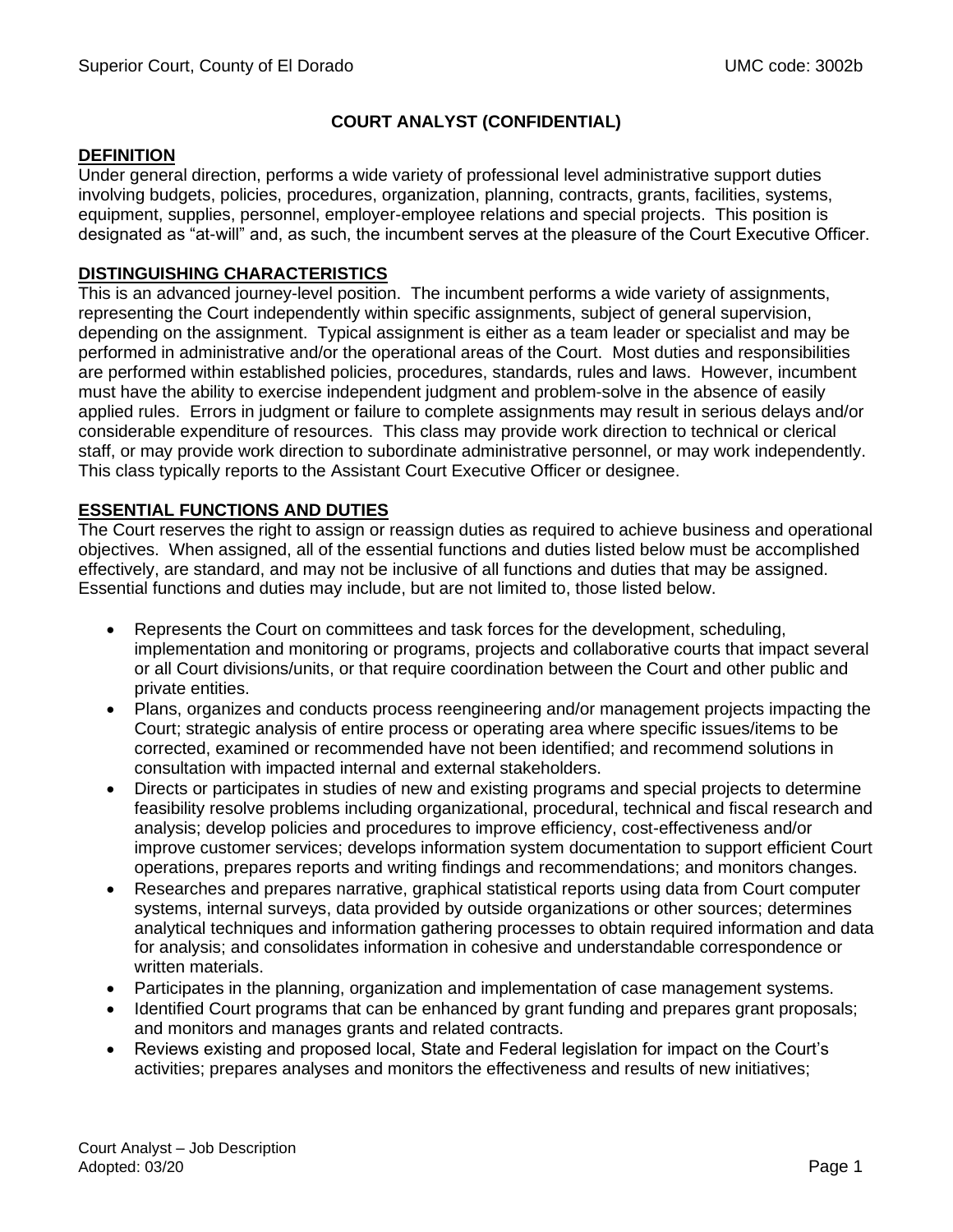consults with internal stakeholders; develops recommendations; and prepares proposed changes.

- Responds to requests from the public and other governmental and private entities for organization, technical, operational and administrative information about the Court. .
- Participates in the personnel and labor relations activities of the Court, including negotiations, grievances and other personnel actions.
- Communicates clearly, concisely and effectively, orally and in writing.
- Maintains the confidentiality of Court information.
- Establishes and maintains effective working relationships with Court staff and others encountered during the course of work.
- Travel between Court facilities as necessary to carry out duties.
- Performs other duties as assigned.

### **EMPLOYMENT STANDARDS**

### **Minimum Qualifications**

To qualify for this classification, an individual must possess any combination of experience and education that would likely produce the required knowledge and abilities. A desirable combination is:

### **Either I**

Education: Bachelor's degree from an accredited college or university with major coursework in business, public administration or a related field.

### AND

Experience: Three (3) years of professional administrative experience in one (1) or more operational and/or administrative areas such as fiscal, auditing, information systems, contracts/purchasing, facilities or human resources.

Substitution: Four (4) years of additional professional administrative experience in one (1) or more operational and/or administrative areas such as fiscal, auditing, information systems, contracts/purchasing, facilities or human resources may be substituted for the bachelor's degree.

# **Or II**

Education: Bachelor's degree from an accredited college or university with major coursework in business, public administration or a related field.

### AND

Experience: Three (3) years of progressively responsible experience in a trial court or government agency performing work equivalent to a court clerk, court clerk (lead), supervisor, administrative assistant or analyst which would have developed the knowledge and abilities required for this position.

Substitution: Four (4) years of additional progressively responsible experience in a trial court or government agency performing work equivalent to a court clerk, court clerk (lead), supervisor, administrative assistant or analyst which would have developed the knowledge and abilities required for this position may be substituted for the bachelor's degree.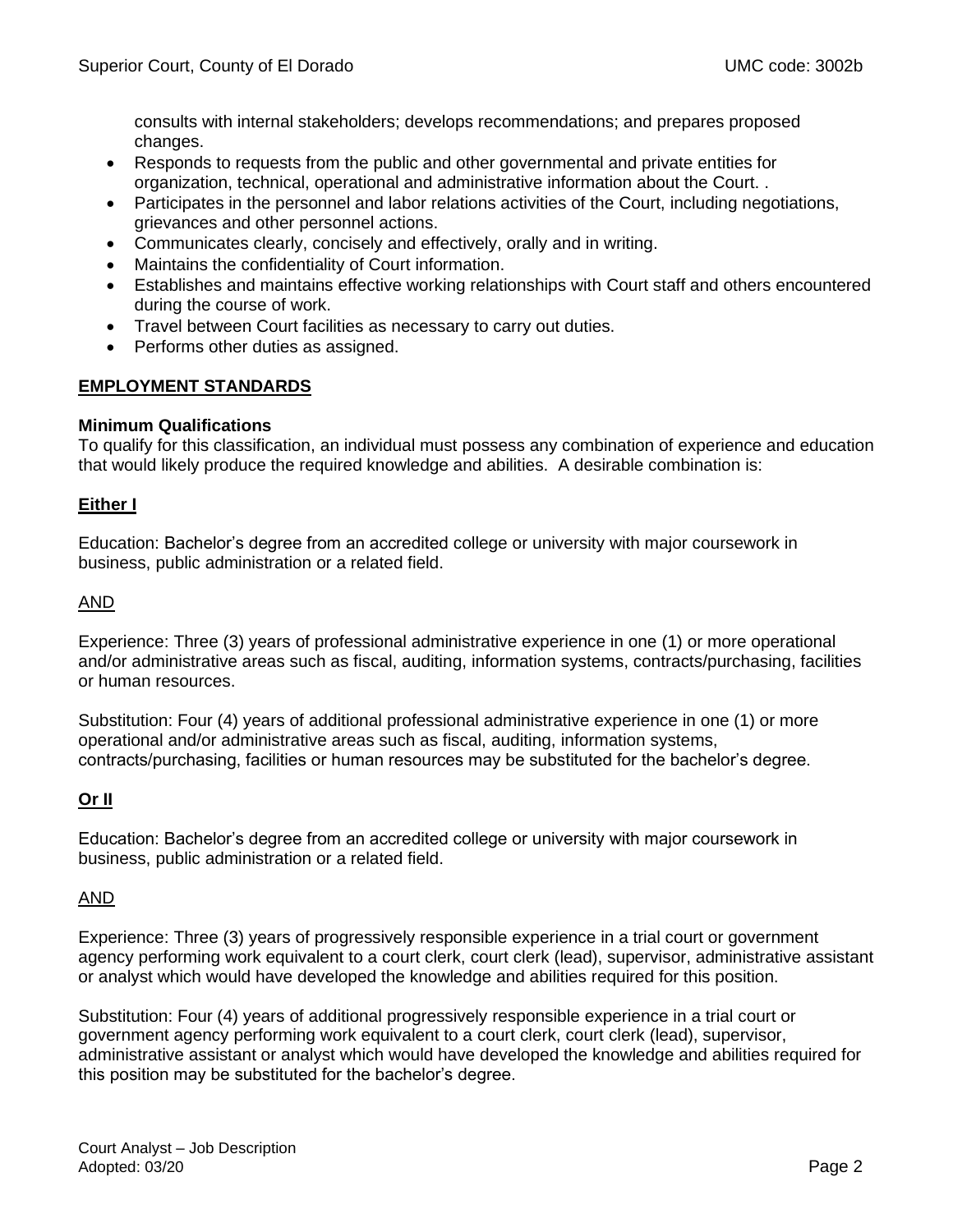## **Desirable Qualifications**

Experience with a public agency or court.

### **Knowledge and Abilities**

Knowledge of:

- Principles, methods and techniques.
- Basic accounting principles and practices.
- Basic financial, statistical and comparative analysis techniques and formulae.
- Public administration principles and practices.
- Methods of report preparation.
- Correct English use, punctuation, spelling and grammar.
- Personal computers and business computer applications, particularly spreadsheet and word processing software.

Ability to:

- Accurately collect, prepare, calculate, record and reconcile statistical, financial and informational data.
- Research, interpret, explain and apply applicable policies, procedures, guides, rules and statutes.
- Evaluate alternatives and recommendations in the absence of easily applied rules.
- Analyze administrative, operational and organizational problems, evaluate alternatives, draw logical conclusions, resolve discrepancies and make sound decisions.
- Secure and/or provide information to clarify situations, resolve problems and negotiate services, contracts and/or agreements.
- Proofread and edit.
- Collect, evaluate and interpret varied information and data, either in statistical or narrative form.
- Coordinate and manage multiple projects.
- Organize and prioritize workload efficiently to meet all deadlines under changing conditions.
- Prepare clear, concise and complete reports and other written materials.
- Maintain confidentiality of information.
- Operate modern office equipment and personal computers, and use specified computer software and databases, with emphasis on financial and accounting applications.
- Exercise discretion, good judgement and awareness of political/employee relations and impact of decisions and actions.
- Establish and maintain effective working relationships with all those encountered in the course of work.

# **Other Requirements**

- Possession of a valid driver's license may be required depending on the position or the ability to provide alternate methods of transportation that meet job requirements.
- Candidates are required to pass a fingerprint clearance by the Federal Bureau of Investigation (FBI) and Department of Justice (DOJ). Convictions, depending on the type, number and date, may be disqualifying.
- All Court employees must take the Oath of Allegiance.